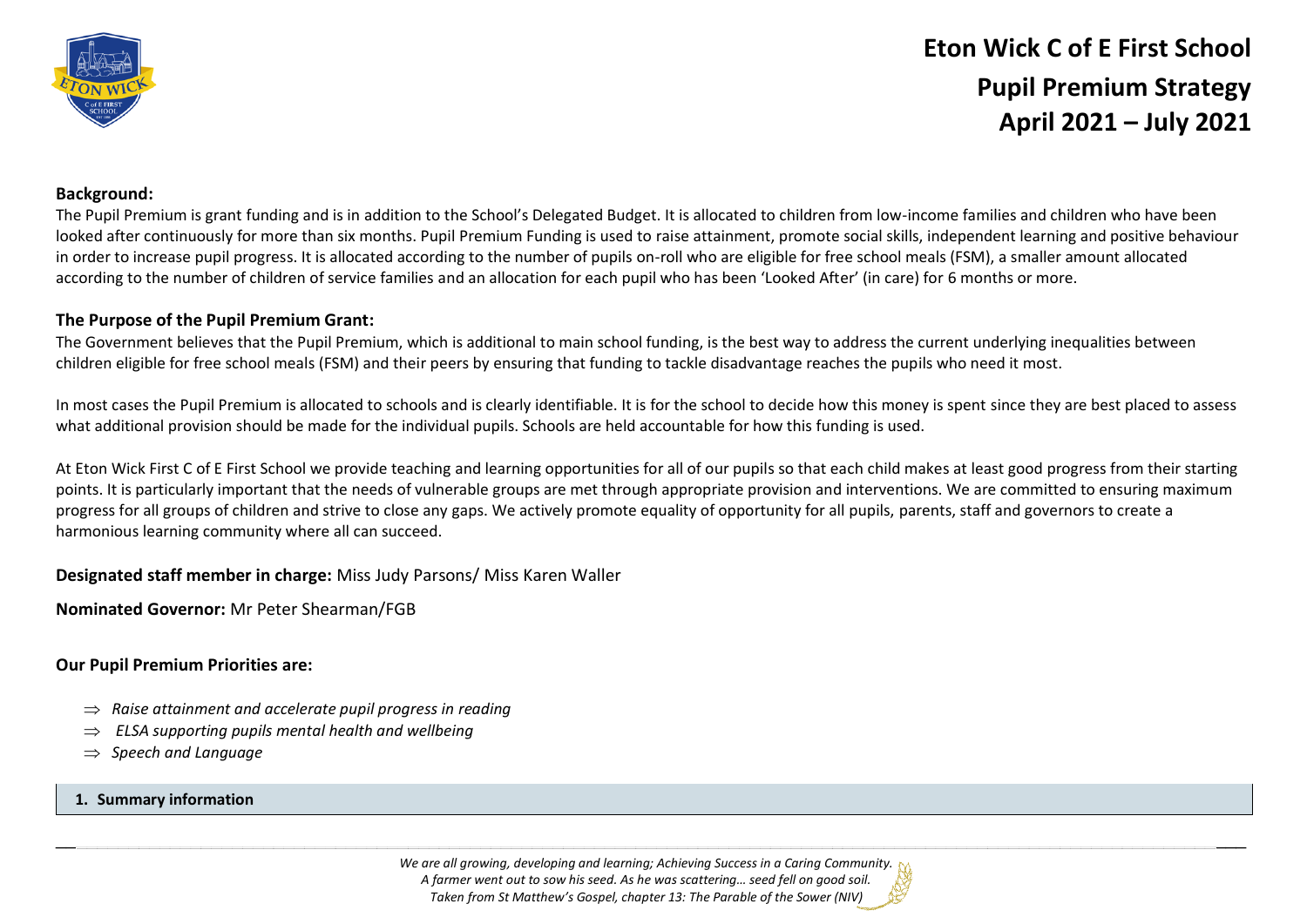| <b>School</b>          | Eton Wick C of E First School |                                  |                                                        |                                                |                  |
|------------------------|-------------------------------|----------------------------------|--------------------------------------------------------|------------------------------------------------|------------------|
| <b>Academic Year</b>   | April 2021 -<br>July 2021     | <b>Total PP budget</b>           | £4,000                                                 | Date of most recent PP Review                  | <b>July 2021</b> |
|                        |                               | <b>Total PP spend</b>            | £3,690                                                 |                                                |                  |
| Total number of pupils | 110                           | Number of pupils eligible for PP | -6<br>LAC – 16.6%<br>FSM – 83.3%<br>(33.3 EYU funding) | Date for next internal review of this strategy | <b>July 2022</b> |

| 2. Attainment (2018 - 2019) NO results for 2020 - 2021  |                                       |                                         |                                           |                                             |
|---------------------------------------------------------|---------------------------------------|-----------------------------------------|-------------------------------------------|---------------------------------------------|
|                                                         | Pupils eligible for PP<br>2019 School | Pupils eligible for PP<br>2019 National | Pupils not eligible for<br>PP 2019 School | Pupils not eligible for<br>PP 2019 National |
| <b>EYFS GLD</b>                                         | N/A                                   | 56.4%                                   | 54%                                       | 75%                                         |
| Achieved end of year 1 expectations in phonic screening | N/A                                   | 70.2%                                   | 82%                                       | 84.8%                                       |
| Achieved end of year 2 expectations in reading          | $0\% (0/1)$                           | 60.4%                                   | 66% (18/27)                               | 78.7%                                       |
| Achieved end of year 2 expectations in writing          | $0\% (0/1)$                           | 53.4%                                   | 56% (15/27)                               | 73.4%                                       |
| Achieved end of year 2 expectations in maths            | $0\% (0/1)$                           | 61.1%                                   | 66% (18/27)                               | 79.5%                                       |

| 3. Barriers to future attainment (for pupils eligible for PP, including high ability)             |                                                                                                                                                                                                                                                                                                                        |  |
|---------------------------------------------------------------------------------------------------|------------------------------------------------------------------------------------------------------------------------------------------------------------------------------------------------------------------------------------------------------------------------------------------------------------------------|--|
| In-school barriers (issues to be addressed in school, such as poor oral language skills)          |                                                                                                                                                                                                                                                                                                                        |  |
| А.                                                                                                | Social, Emotional and Mental Health (SEMH) needs across year groups 1 - 4. We know that the best learning takes place when children are happy and emotionally stable.<br>A qualified ELSA to be in place, and identified children in the appropriate group<br>Psychotherapist to deliver therapeutic care through play |  |
| В.                                                                                                | The ability for children to articulate themselves.<br>Speech and Language therapist to work with children and produce a plan for staff, and families to work on daily.<br>$\Rightarrow$<br>Language acquisition and vocabulary to improve                                                                              |  |
|                                                                                                   | Cost of educational visits during school - time to enrich the learning<br>Trips<br>$\Rightarrow$                                                                                                                                                                                                                       |  |
| External barriers (issues which also require action outside school, such as low attendance rates) |                                                                                                                                                                                                                                                                                                                        |  |
| Ε.                                                                                                | Low attendance of pupils<br><b>Education Welfare Officer</b>                                                                                                                                                                                                                                                           |  |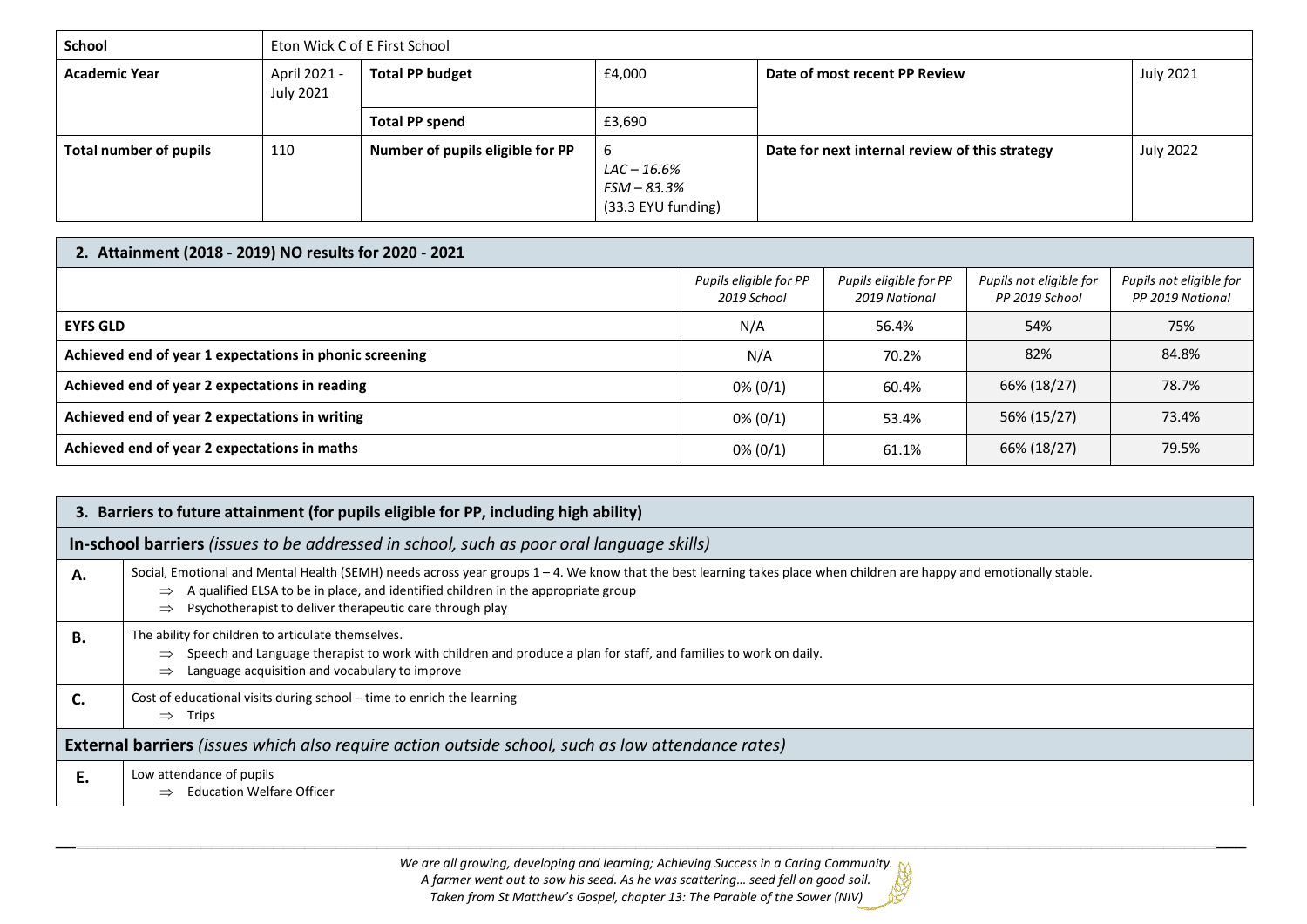| F. | Engagement of families with learning and using external clubs |
|----|---------------------------------------------------------------|
|----|---------------------------------------------------------------|

| 4. Desired outcomes |                                                                                                                                             |                                                                                                                                                                                                                                                             |  |
|---------------------|---------------------------------------------------------------------------------------------------------------------------------------------|-------------------------------------------------------------------------------------------------------------------------------------------------------------------------------------------------------------------------------------------------------------|--|
|                     | Desired outcomes and how they will be measured                                                                                              | Success criteria                                                                                                                                                                                                                                            |  |
| А.                  | For children to be happy, with confidence, resilience and self-esteem, and able to take measurable steps to<br>problem solve independently. | All children eligible for PP funding to have a positive role in school.<br>ELSA questionnaires - before and after, show improved feelings in resilience<br>and self-esteem<br>Jigsaw PSHE curriculum to further support the emotional needs of PP children. |  |
| В.                  | For children to be confident at articulating their feelings to one another, and to adults                                                   | Children will make desired progress and be discharged from SALT service                                                                                                                                                                                     |  |
| C.                  | Children to feel valued and be a part of all learning experiences, whatever their background                                                | All children to take part in educational off-site visits.                                                                                                                                                                                                   |  |
| D.                  | Regular in-school monitoring with the support of an EWO will ensure that attendance and punctuality improve.                                | Attendance to be closer to National Average                                                                                                                                                                                                                 |  |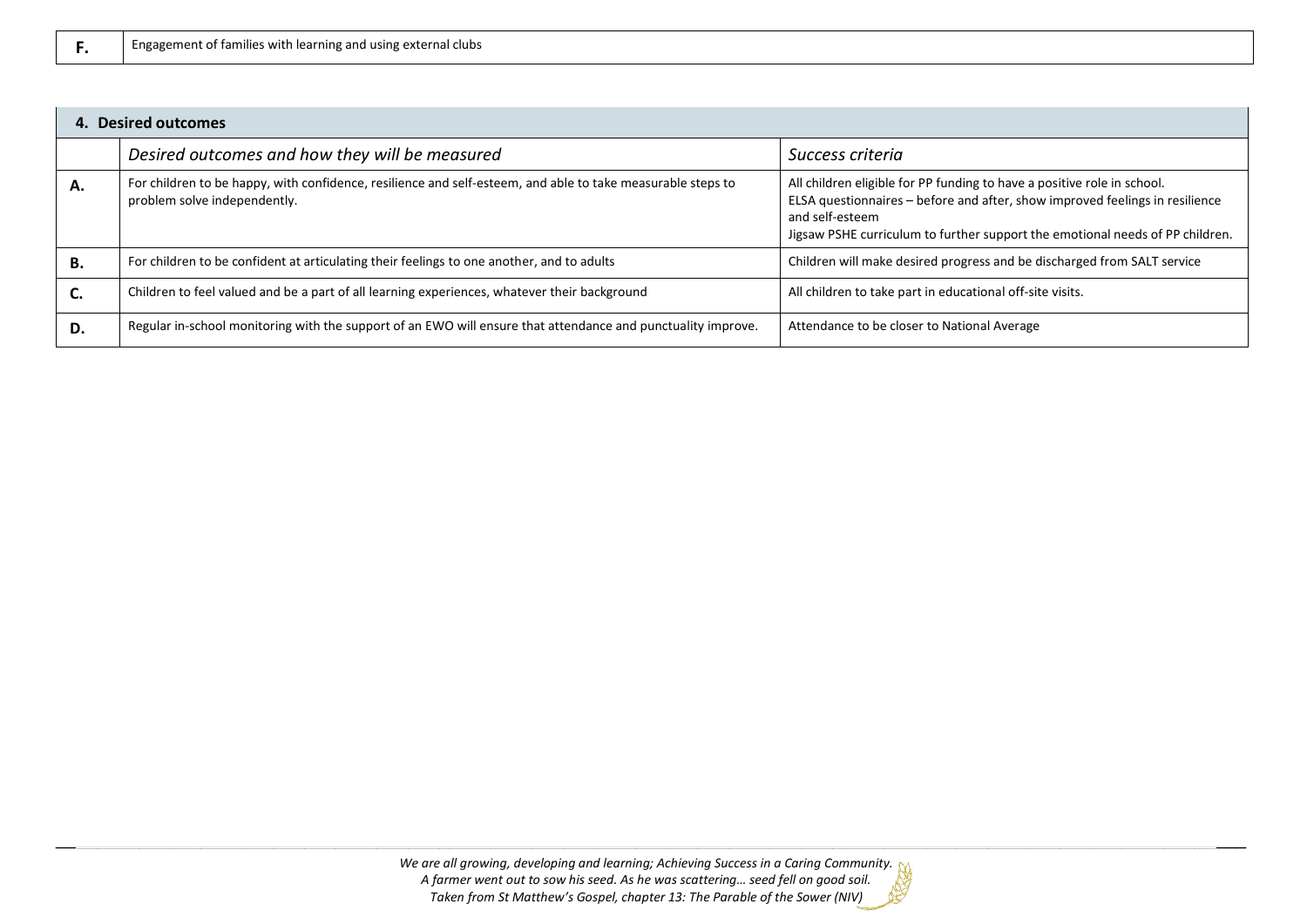| <b>Area of Spend</b>                                                                                                                       | Intended outcomes - why these approaches were taken                                                                                                                                                                                                                                                                                                                                                                                                                                                                                                                                                                                                                                                                                                                                                               | <b>Review</b>                                                                                                                                                                                                                                          |  |  |
|--------------------------------------------------------------------------------------------------------------------------------------------|-------------------------------------------------------------------------------------------------------------------------------------------------------------------------------------------------------------------------------------------------------------------------------------------------------------------------------------------------------------------------------------------------------------------------------------------------------------------------------------------------------------------------------------------------------------------------------------------------------------------------------------------------------------------------------------------------------------------------------------------------------------------------------------------------------------------|--------------------------------------------------------------------------------------------------------------------------------------------------------------------------------------------------------------------------------------------------------|--|--|
| <b>TARGETTED ACADEMIC SUPPORT</b>                                                                                                          |                                                                                                                                                                                                                                                                                                                                                                                                                                                                                                                                                                                                                                                                                                                                                                                                                   |                                                                                                                                                                                                                                                        |  |  |
| Intervention staff:<br>Phonics: £580<br>Speech and Language: £600<br>Core subject intervention/catch - up:<br>£1500<br>Actual spend: £2680 | In order to access the curriculum, pupils need good basic skills and a firm<br>foundation on which to build. Targeted support will first be delivered with in-<br>class, and outside of class intervention. Specific staff will therefore be employed<br>to teach a range of children across the school.<br>Where children's prior attainment of reading is low, we will ensure that early<br>reading skills are embedded.                                                                                                                                                                                                                                                                                                                                                                                        | All pupils, supported by these interventions achieved well from prior starting<br>points, however, there are still gaps which need to be addressed and we will<br>be continuing with this aspect within our PP strategy for the next academic<br>year. |  |  |
| <b>WIDER STRATEGIES</b>                                                                                                                    |                                                                                                                                                                                                                                                                                                                                                                                                                                                                                                                                                                                                                                                                                                                                                                                                                   |                                                                                                                                                                                                                                                        |  |  |
| <b>Emotional Literacy Support Assistant</b><br>(ELSA) and small group sessions<br>Actual spend: £445                                       | It is not possible to raise attainment and progress for pupils who have barriers to<br>their learning. Removing these barriers will ensure that children are ready and<br>able to learn. Therefore, to improve resilience, small group support through<br>targeted ELSA sessions will be delivered. ELSA sessions will be reviewed every 6<br>weeks and changed as needed. Impact will be measured through pre and post<br>questionnaires. Further advice to be sought from Early Help if there is little or no<br>improvement in emotional wellbeing. Individual pupil behaviour incidents to<br>diminish leading to children who are happy, confident and resilient who feel<br>supported and able to thrive in their learning environment, achieving and learning<br>with a growth mindset through each other. | All Year 4 PP children accessed transition sessions to enable a successful<br>transition in July 2021.<br>PP children accessed ELSA sessions, along with other groups of pupils when<br>school returned, and continued throughout the summer term.     |  |  |
| The support of an Educational Welfare<br>Officer (EWO)<br>Actual spend: £224.66                                                            | Whole school attendance strategies to be used - including individual termly<br>certificates celebrating 100% attendance, as well as weekly class attendance<br>awards in family celebration assembly. Where an attendance focus needs to be in<br>place for key children, an EWO will to meet with school half termly to monitor<br>attendance and assist with any additional measures. The EWO to be an additional<br>supportive role for families. EWO to attend key meetings as necessary. As a result<br>of this, attendance for key pupils will have improved, and be closer to national<br>statistics than previously. Improved attendance will support daily learning.                                                                                                                                     | Whole school attendance was 97.%<br>PP attendance was 97.1%<br>This is significantly higher than national                                                                                                                                              |  |  |
| Drop off club and after school Club:<br>Actual spend: £173                                                                                 | We run a drop off club and after school clubs which support the attendance and<br>punctuality of key children as well as giving children the chance, through play and<br>social activity, to be emotionally ready for the school day.                                                                                                                                                                                                                                                                                                                                                                                                                                                                                                                                                                             | Drop off club supported PP children to be ready for their learning and the<br>school day. This also supported high level of PP attendance                                                                                                              |  |  |
| Extra-Curricular participation<br>Actual spend: £160                                                                                       | All pupils to be given the opportunity to sign up for an extra - curricular club<br>during the year. All PP children in KS2 to take part, at least once, in an inter -<br>school sport competition during the year.                                                                                                                                                                                                                                                                                                                                                                                                                                                                                                                                                                                               | Children benefitted from being able to access the same clubs as their peers.                                                                                                                                                                           |  |  |